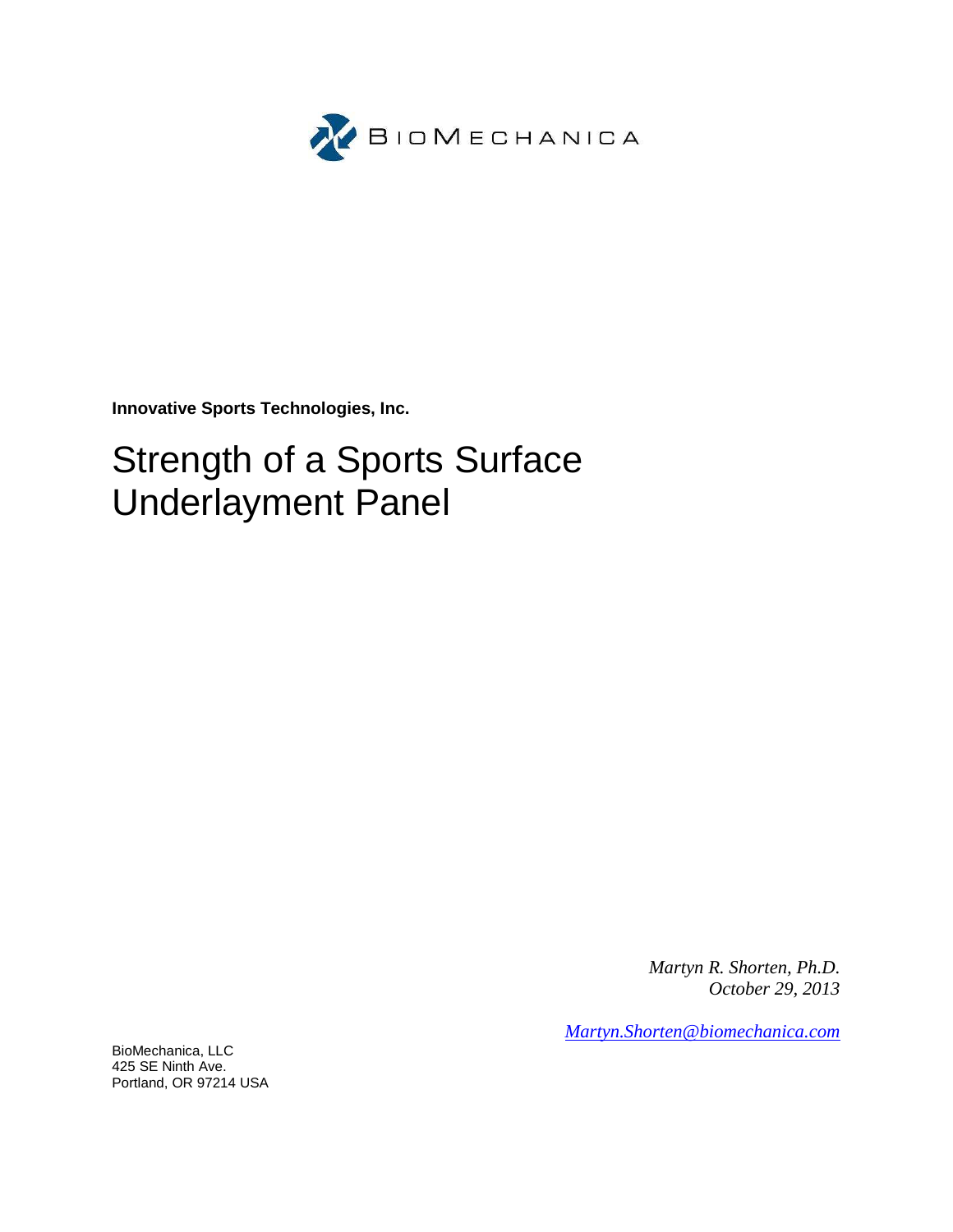## **Strength of Sports Surface Underlayment Panel**

#### *Summary*

This report concerns the breaking strength of a molded surface panel. The panel is a semi rigid structure comprised of a flat surface plate and a substructure of vertical walls forming hexagon cells. A sketch of the structure and its approximate dimensions are shown at right.

For the purposes of strength testing, the structure is heterogeneous and non-linear – its responses to load depend strongly on how the structure is loaded and how loads are distributed.

Compressive force-displacement tests were performed at two locations on sample sections of the panel – in the center of a hexagon (nominally the weakest part of the structure) and at the point where three hexagon walls abut to form a "post" (nominally the strongest part of the structure.)



Tests were performed using a Tinius Olsen H 10K UTM with a 50 mm diameter elliptically faced tup (15 mm contact radius) a compression rate of 1 mm s<sup>-1</sup> and to a maximal load of 9000 N (18 MPa) (~ 2000 lb or 2600 psi) Two examples of each location were tested.

In all cases, the structure failed with permanent plastic deformation at less than the maximal load. Average failure loads for the "mid-hexagon" loading case were 6077 N / 9.2 MPa (1363 lb / 1335 psi). For the "post" load case, average failure loads were ~ 7577 N / 11.5 MPa (1699 lb / 1664 psi).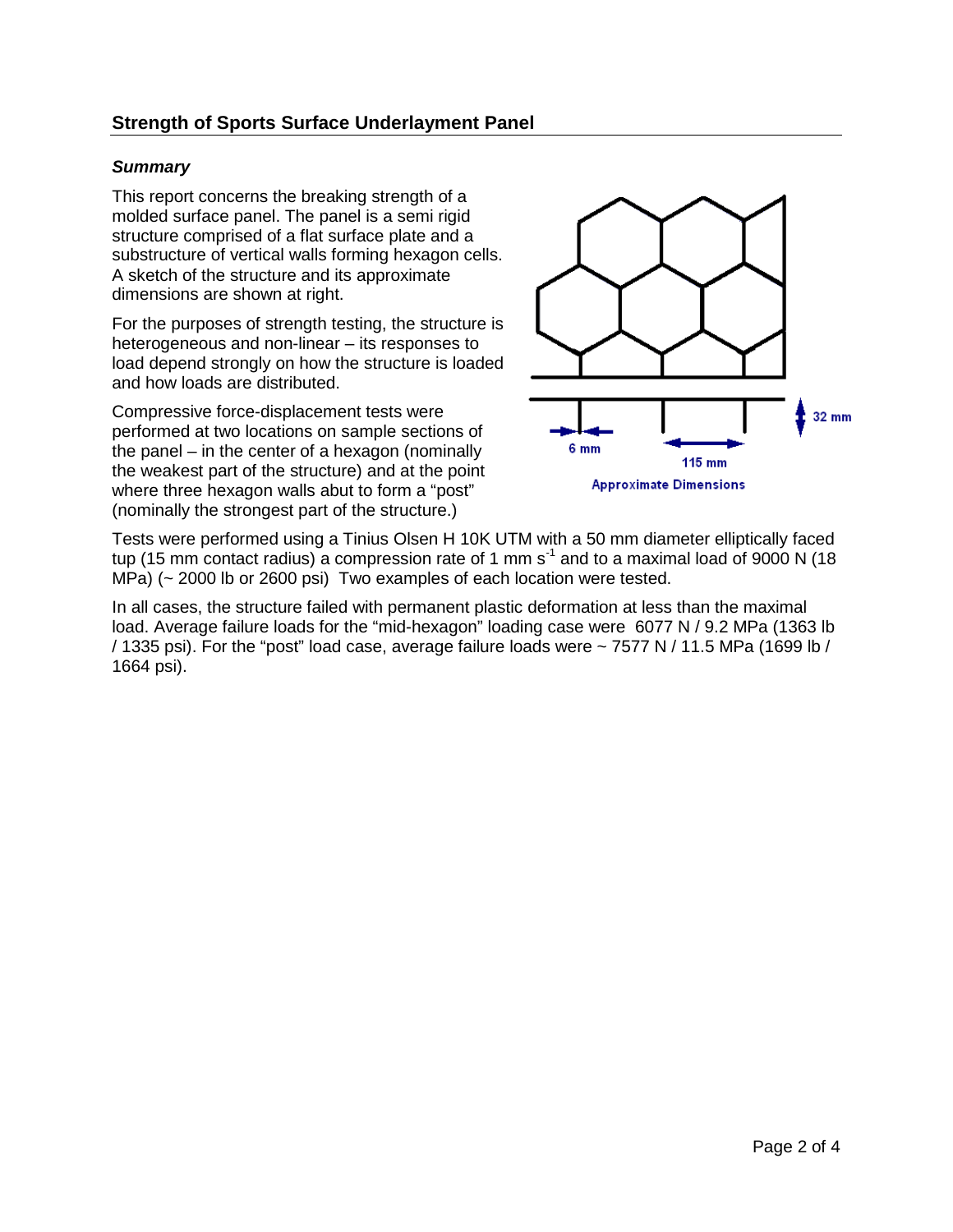## *Force-Displacement Curves*



#### *Stress-Strain Curves*